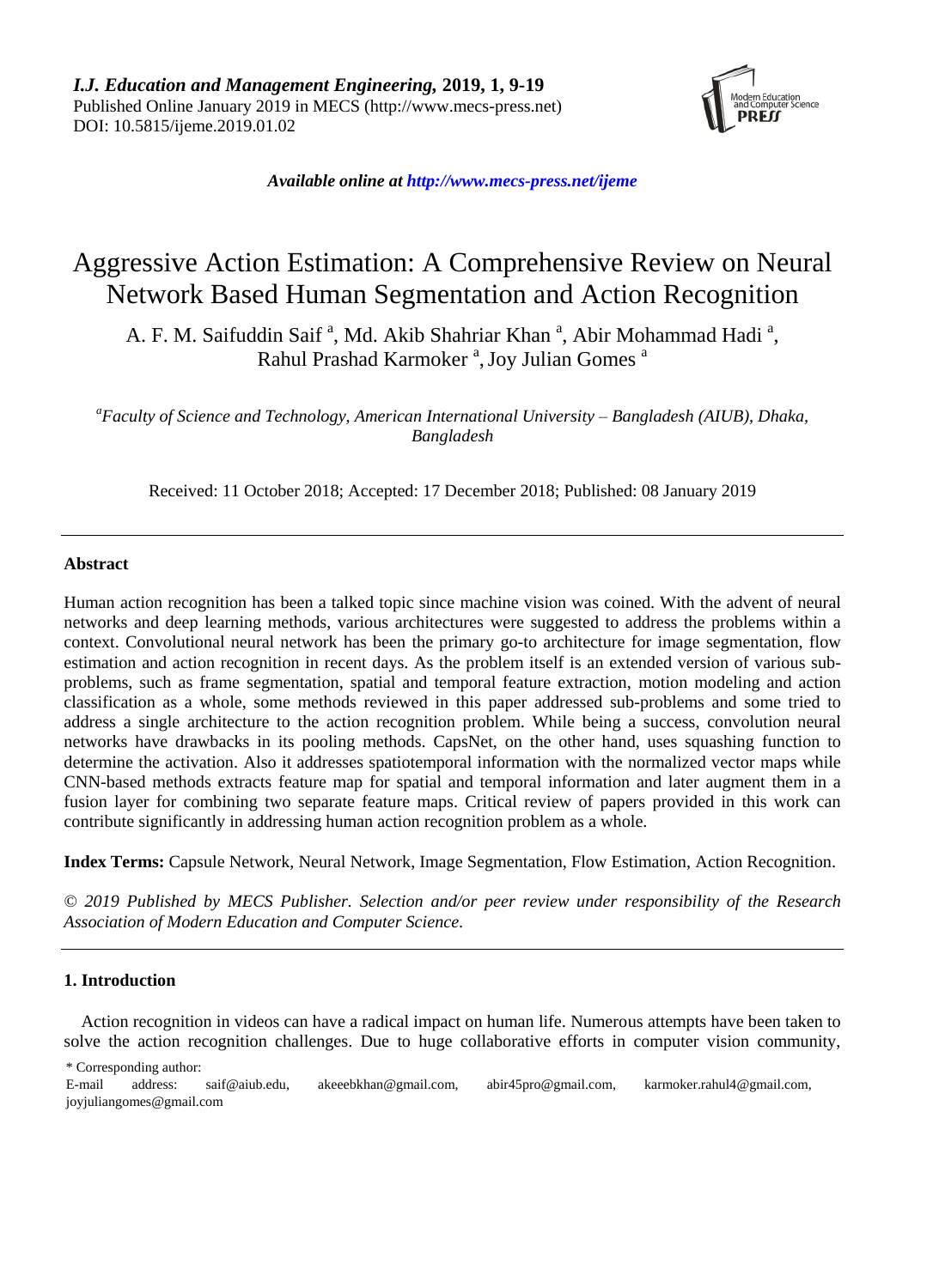simple actions of waving, standing etc. from KTH and Weizmann dataset are now considered as obsolete challenges and the community has moved on to solve more complex actions like sports and human interactions. However, despite having the potential to improve security and surveillance applications, there has not been much improvement in regard to the violent scene and aggressive behavior detection which is a special case of action recognition. Previous works on action recognition heavily relied on the usage of hard-coded techniques such as MoSIFT, Optical Flow and Dense Trajectory. These hard-coded techniques are computationally expensive while offering low performance. In recent times after the success of AlexNet, a wave of works approached the problem from a new viewpoint using convolutional neural networks. Though being incisive in image classification tasks, Convolutional Neural Networks did not fare well immediately against already established methods in action recognition. Different types of fusion techniques using both dense features and CNN improves performance. Two-stream networks and 3D-CNN using motion features such as optical flow and RNN in conjunction with the aforementioned techniques also gave a boost in performance. But these approaches have some severe disadvantages like max-pooling which in most cases suppresses tiny but important features and, susceptible to adversarial attacks. Though these methods work, they do not provide any insight into how the inner mechanism functions. The newly proposed CapsNet architecture can help to bridge the gap as this particular system follows a part-to-whole approach and produces vector outputs, unlike CNN which has scalar outputs. Capsules are particularly good at handling different types of visual stimulus and encoding things like pose (position, size, and orientation), deformation, velocity, albedo, hue, texture etc. that is not possible for CNN. Capsules encapsulate all-important information about the state of the feature they are detecting in vector form.

The rest of the paper is organized as follows. Section 2 discusses the challenges of action recognition and provides a concise view of a broad range of technologies and approaches that are used to solve the problem. In section 3 numerous methods related to action recognition are reviewed. Section 4 elaborates the frameworks used in the method described in section 3. Section 5 provides details on the experimental settings and performance of the methods. In section 6 key findings from the methods are summarized. Section 7 concludes the paper emphasizing the impact of the problem.

# **2. Core Background Study**

Human action recognition is an integral problem in spatiotemporal information extraction, fusion, learning and detection from video streams, both in static and especially in a live feed analysis. Numerous studies have been conducted based on hard-coded feature extraction, pose estimation, frame and dynamics and also as neural network learning problem. The problem in discussion is addressed by sub-problems that include: frame preprocessing (if any), feature extraction (both spatial and temporal), learning the feature sets and classification. Further dividing the problems of feature extraction includes background subtraction for subject(s) isolation and background dynamics for temporal information gathering. For learning the problem is subdivided into two categories: individual action and social action where the individual's actions are considered as a collective action within the context.

Feature extraction is addressed by single-frame detection for the subject identification (E.g.: Human) and multi-frame detection for the flow field estimation that gives subjects' collective movement modeling. Datta et al. (2002) [1] addressed the collective problem with hard-coded feature extractor for a probabilistic model generation which used adaptive background subtraction for human silhouette segmentation and color sum square difference for motion modeling. They used Acceleration Measure Vector and jerk motion modeling which classified action as violent or not. Bagautdonov et al. (2017) [2], addressed the individual person action recognition problem by dense feature representation to obtain feature maps and further refining by inference in a hybrid Markov Random Field. Feature maps were then passed through RNN layer to analyze according to temporal domain. Xiao et al. (2017) [3], used autoencoder to train for both human body segmentation and motion modeling. Then a deep network is used to perform action recognition.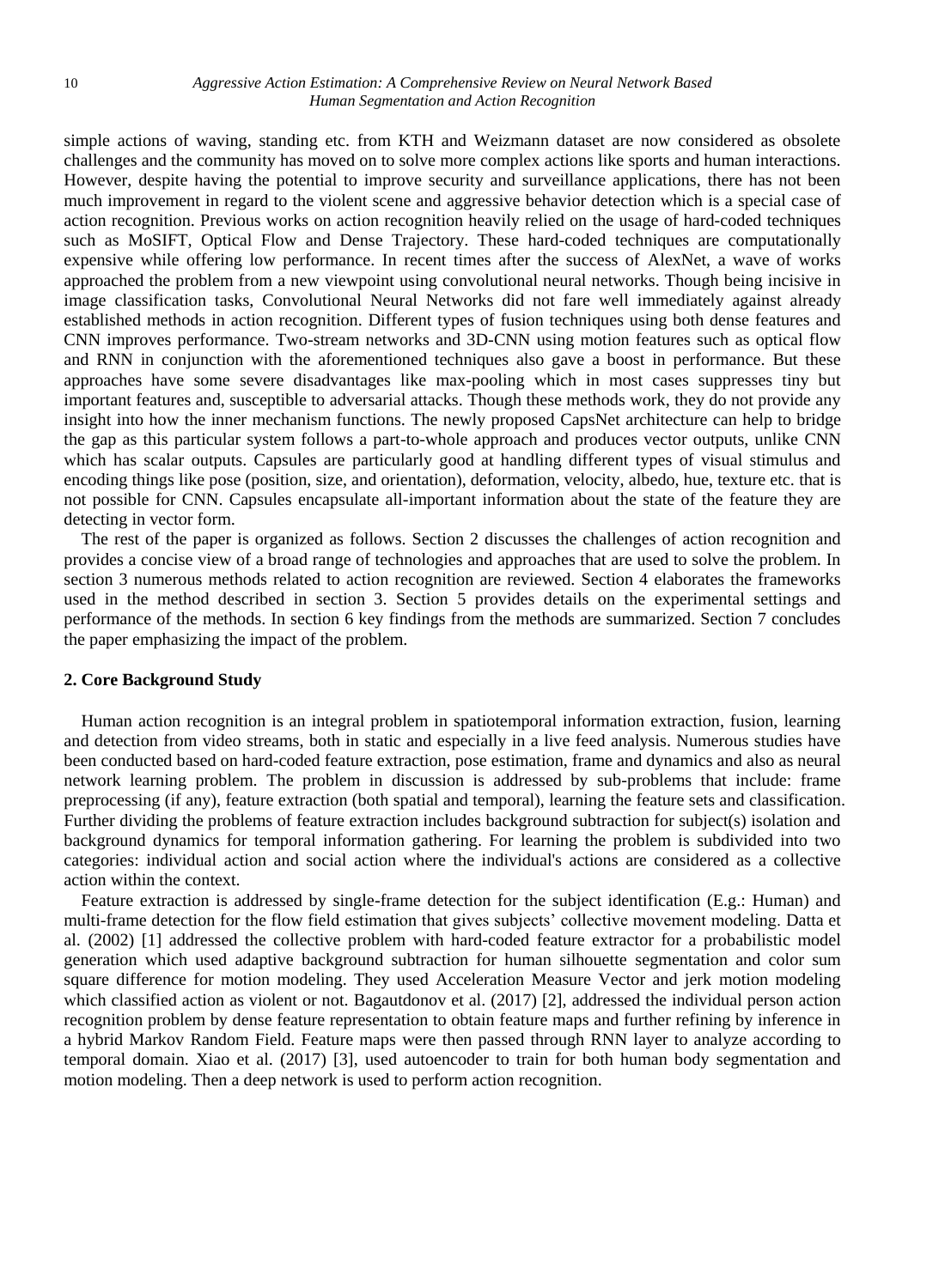Zhu et al. (2018) [4], also used encoder-decoder networks to address the problems. In Jégou et al. (2018) [5], dense feature maps are also used and fully convolutional DenseNet is used to get the output.



Fig.1. Existing Methods for Segmentation and Action Recognition.

Baccouche et al. (2011) [6] used 3D-CNN to train the feature and motion model and RNN with LSTM were used to perform action recognition. Sun et al. (2017) [7] also used CNN for two-stream network which independently calculates spatial and temporal features. It applied recurrent attention mask to regularize and the modified RNN produced more complex and intricate motion features. Chen et al. (2017) [8] addressed action recognition in extremely low-resolution videos using a semi-coupled ConvNets which share some common filters and some stream-only filters to train and test the data. Dosovitskiy et al. (2015) [9], and Ilg et al. (2015) [10] presented optical flow estimation as a learning problem and uses ConvNets to predict the optical flow. Ilg et al. (2015) [10], further extended the problem to data scheduling showing an interesting insight that scheduling training data improved the performance on most of their tested datasets. Pigou et al. (2018) [11] addressed spatial and temporal information extraction and learning using a strategic temporal pooling using ConvNets with average pooling and bidirectional RNN sequence. Luvizon et al. (2018) [12] used stacking of 2D pose probability heat maps to generate 3D pose estimation and uses Fully Connected Networks to aggregate the pose-based and appearance-based action estimations. Oyedotun et al. (2017) [13] used multilayer CNN and Stock Denoising Autoencoder layers to train and testing. In Wang et al. (2017) [14], authors tried to mitigate the misclassification arose using two-stream networks where they used Spatiotemporal Compact Bilinear Fusion (STCB) that can back-up spatial stream with temporal stream and vice versa. Rahmani et al. (2018) [15], Zhang et al. (2017) [16], Zhang et al. (2017) [17], Li et al. (2018) [18] and Li et al. (2018) [19] used skeleton information to train their system. Rahmani et al. (2018) [15] used dense trajectory calculation and encoded the shape of the trajectory for training and learned through knowledge transfer model while Zhang et al. (2017) [16] and Zhang et al. (2017) [17] utilized LSTM to extract and learn temporal dynamics. Yue-Hei Ng et al. (2015) [20] used stacked LSTM layer with SoftMax for prediction. Sabour et al. (2017) [21] used a completely different approach than all other literature mentioned above.

Recent development in feature detection and extraction has seen a massive leap ahead with the invention of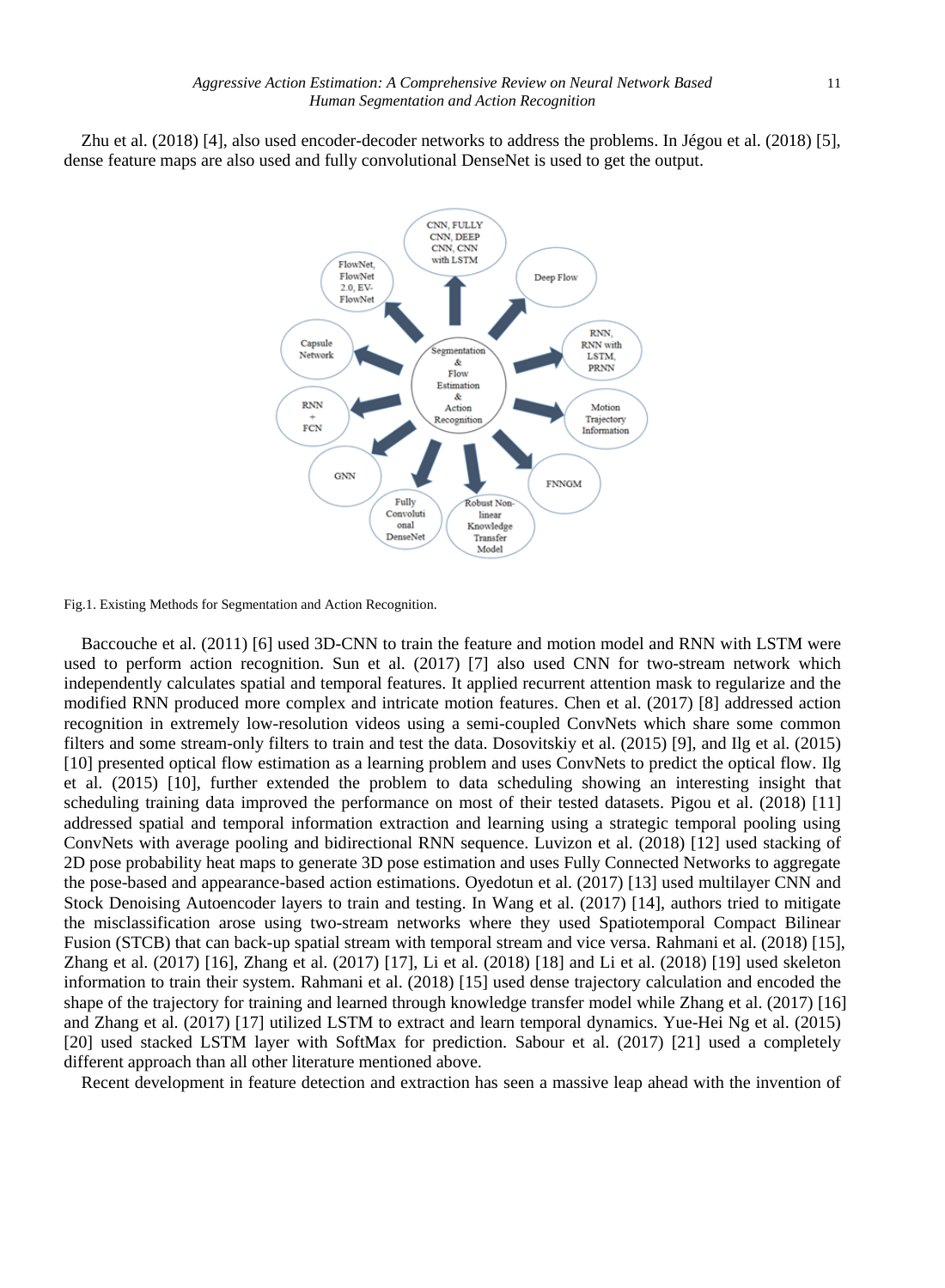CapsNet by Sabour et al. (2017) [21]. This method allows tiny features to be detected in low level and provides vector data rather than a scalar. The vector data holds key to improve optical flow estimation. With orientation and magnitude of feature data being embedded in the capsule output, it is possible to calculate the difference in orientation and magnitude between two frames. The proposal is to develop a system to classify the extracted features as aggressive or nonaggressive behavior based on the rate of change of orientation of the interested feature vector.

# **3. Review Based on Methods**

In this section, we first give an overview of different methods for segmentation. Then respectively methods of action recognition were introduced.

#### *3.1 Segmentation:*

Jégou et al. (2017) [5] worked on object segmentation based on powerful ResNet architecture but fails to provide insight into the process. Sabour et al. (2017) [21] used dynamic routing instead of pooling and thus building a hierarchical structure among the layers which prevents information loss and enables robust segmentation. SegCaps by LaLonde et al. (2018) [22], is a CapsNet based segmentation method which proposed constrained dynamic routing. Afshar et al. (2018) [23] used a reduced version of CapsNet for medical image segmentation.

# *3.2 Action Recognition:*

Datta et al. (2002) [1] made use of hard-coded features and mathematical conditions for violence detection. MoSIFT Chen et al. (2009) [24] is an extension of SIFT features for videos where SIFT method was used to extract interest point, later action was recognized by creating optical flow pyramid. Also, Nievas et al. (2011) [25] used the Bag-of-Words technique for action recognition with better spatiotemporal information.

FlowNet Dosovitskiy et al. (2015) [9] and DeepFlow by Weinzaepfel et al. (2017) [26], introduced models of CNN to estimate optical flow. FlowNet 2.0 by Ilg et al. (2015) [10], improved the previous model using 2 channels for large and small displacements. Cascade Residual Learning Pang et al. (2017) [27] improved optical flow estimation by utilizing two-stage disparity computations. EV-Flow Zhu et al. (2018) [4] made use of skip connection introduced to estimate optical flow for images from event based camera. All of these techniques rely heavily on motion computation blocks of CNN. CapsNet by Sabour et al. (2017) [21] produced vector activation outputs from the primary capsule layer where each element in the vector represented different state and properties of the input. In this case, CapsNet can produce optical flow estimation without relying on secondary computational unit.

CNN architectures have delivered good results in computer vision problems such as image classification and segmentation. GoogleNet and ResNet models are most popular among CNN architectures because of depth. Though they provide good result, their usage of pooling technique limits the ability of fully utilizing input data. In Table 1, different types of strategy are analyzed considering convolutional neural network for action recognition.

While CNN works on spatial data, RNN can process sequence of inputs. It is composed of neurons connected in a successive sequence where middle layers work as memory cells. Bagautdonov et al. (2017) [2] used RNN extensively. It produced refined detection proposals from scaled CNN outputs which were used by RNN to determine individual and collective action. Though RNN inspired techniques yields convincing results, they are sophisticated and have a high complexity and gradient vanishing problem which makes training a model computationally expensive. On the contrary, LSTM used by Zhang et al. (2017) [16]. Zhang et al. (2017) [17] used an efficient variant of RNN which solves the gradient vanishing problem by introducing exclusive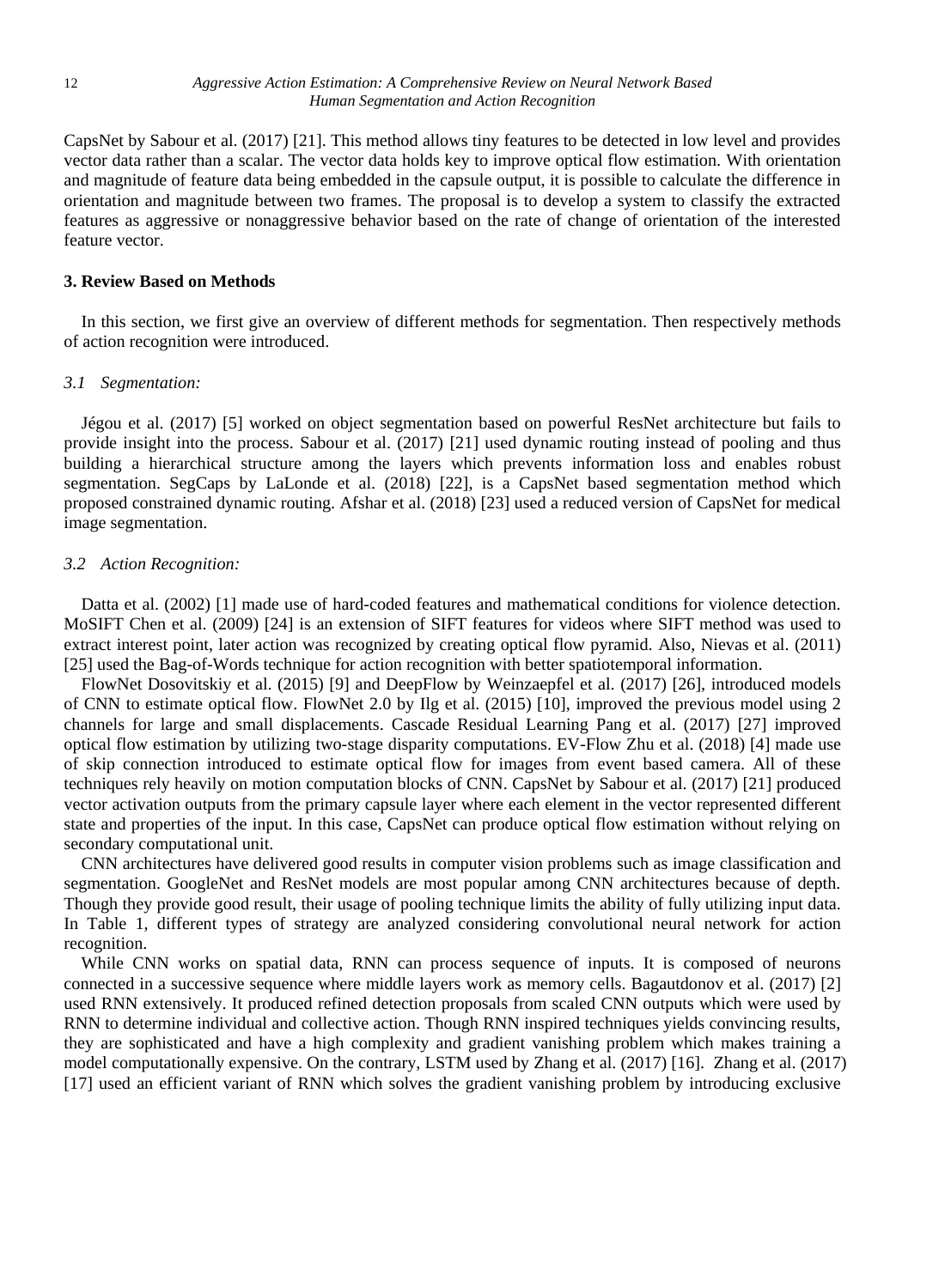memory cell and forget gate. Zhang et al. (2017) [16] dynamically adjusted the position of a subject through adaptive LSTM by creating a new virtual camera viewpoint. In Zhang et al. (2017) [17], time-varying geometric shapes extracted from human joints are input to 3 layers LSTM for action recognition.

Xiao et al. (2017) [3] trained autoencoder using deep learning techniques to extract features which are later used by Pattern Recognition Neural Network (PRNN) to detect human action. In Li et al. (2018) [19], authors proposed a new graph based neural network with a fully connected layer for action analysis, where action attending layer produces salient action units. While in Edwards et al. (2016) [29], graph theorem on irregular domain was used in conjunction with convolution and pooling for image processing.

Table 1. Qualitative study of different methods based on Convolutional Neural Network

| Method                                            | Strategy                                        | Advantage                                                                                                                                                                                 | Disadvantage                                                                                                                                                                                                                                                                   |
|---------------------------------------------------|-------------------------------------------------|-------------------------------------------------------------------------------------------------------------------------------------------------------------------------------------------|--------------------------------------------------------------------------------------------------------------------------------------------------------------------------------------------------------------------------------------------------------------------------------|
| CNN [13, 18, 8, 27, 5],<br>Ren et al. (2015) [27] | Deep Learning                                   | recognizing the gestures.<br>2. Contains more spatial temporal<br>information and is easier to classify<br>3. Generates high-quality disparities for<br>the inherently ill-posed regions. | 1. Deep learning networks are more 1. CNN use max-pooling which in most<br>optimized and dynamic in nature in cases suppresses tiny but important<br>features.<br>2. robust left-right consistency check<br>module problem<br>3. Complicated system for image<br>segmentation. |
| CNN with LSTM [12]                                | Long Short-Term<br>Memory                       | 1. Single architecture to solve the action<br>recognition and pose estimation problem.                                                                                                    | 1. Uses max-pooling which throws away<br>all but most active feature.<br>2. Still computationally expensive to<br>train.                                                                                                                                                       |
| CNN with RNN and<br>LSTM [6, 7, 11]               | <b>Recurrent Neural</b><br>Short-Term<br>Memory | Network with Long learns spatiotemporal<br>features and uses them to classify the human action datasets.<br>entire sequences<br>2. Learns complex motion features well.                   | 1. Two-steps scheme automatically 1. The Accuracy may decrease for<br>crowded cases with different complex<br>2. Computationally expensive<br>3. Softmax classifier may overlook and<br>misclassify in a range of action provided.                                             |
| CNN with FCN [15, 14] Fully Connected             | <b>Network</b>                                  | 1. Computationally efficient than other<br>available methods<br>2. Better at classifying unseen video<br>3. Dynamic spatiotemporal fusion.                                                | 1. Adding a new class has a time<br>complexity of training a SVM                                                                                                                                                                                                               |

#### **4. Review Based on Frameworks**

The segmentation problem in image processing and computer vision has been tackled by many algorithms. Before the use of neural network was common, there were algorithms like SIFT (Scale Invariant Feature Transform) and SURF (Speeded-Up Robust Features). The main problem with them is their adaptability and robustness. Since the neural network age began, Convolutional neural networks have been used for segmentation by passing a frame through multiple layers with varied kernel size and strides. But as CNN use pooling strategies, they often leave out the important information that doesn't cut the level of the pooling values. This can be solved using the squashing of the vector fields generated by CapsNet in the final layer which embeds each vector and normalizes the magnitude leaving all the information intact.

Dosovitskiy et al. (2015) [9], Ilg et al. (2015) [10], Zhu et al. (2018) [4], Weinzaepfel et al. (2013) [26], all tried to address optical flow as a learning problem. Dosovitskiy et al. (2015) [9] and Ilg et al. (2015) [10] both used specialized CNN in a two-stream form to extract and augment the spatial and temporal images. But they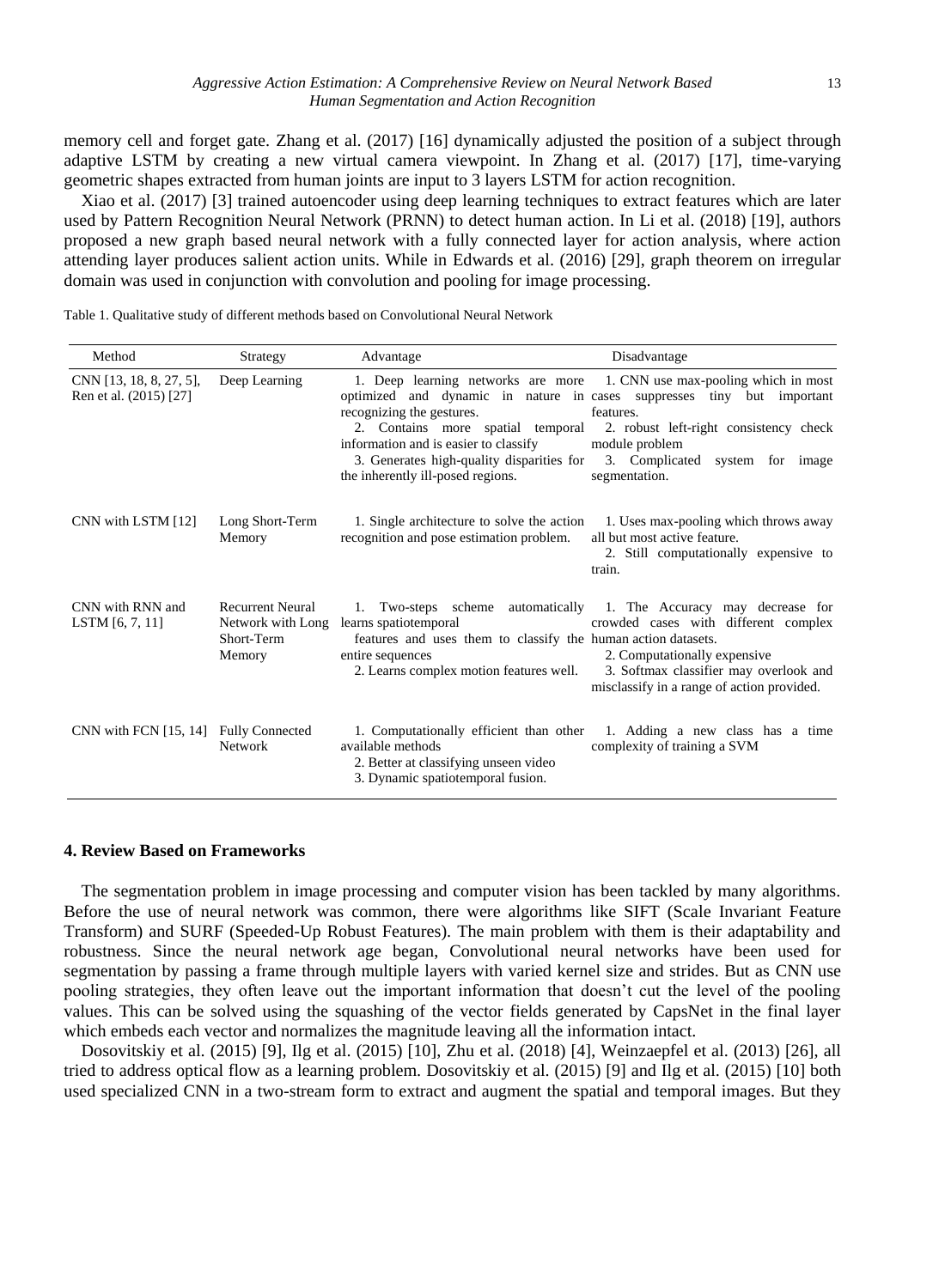are prone to small displacement and sub-pixel motion error. Zhu et al. (2018) [4] used an encoder-decoder network built with CNN and an event-based input feed which is not robust in unseen cases and prone to the pooling error. CapsNet can play a vital role in extracting the motion features and model it through normalized vector field.

Datta et al. (2002) [1] is a good example of hard-coded feature extraction and motion classification where frames are segmented based on color and actions were classified using Acceleration Measure Vectors and Jerk motion. This is not robust to unseen conditions which can be countered by CapsNet as it's a learning method.

Chen et al. (2017) [8], Luvizon et al. (2018) [12], Oyedotun et al. (2017) [13], Li et al. (2018) [17], Pang et al. (2017) [27] used CNN for segmentation of video stream and classify the actions within. Chen et al. (2017) [8] used two-stream CNN, one for spatial and another for temporal information extraction and augment them using fully connected convolutional layer. It's not robust to spatial and temporal information mismatching which was later addressed by Wang et al. (2017) [14]. They used a Spatiotemporal Compact Bilinear Fusion to dynamically extract spatiotemporal information that used average pooling for activation that might have left important information due to the pooling strategy. Luvizon et al. (2018) [12] also used max pooling in several layers of their temporal convolution network. Pang et al. (2017) [27] used CNN based deep learning hence prone to pooling error that can be solved by CapsNet squashing activation.

Rahmani et al. (2018) [15] and Wang et al. (2017) [14] used CNN with Fully Connected Networks (FCN) to segment and classify action from videos. [14] Used CNN to extract spatial and temporal information using STCB and later uses the same method to augment the spatiotemporal features. [15], however, took a different approach using a knowledge transfer model which is built using novel viewpoints of 3D mocap data. Both have high computational complexity and prone to pooling error, moreover, [15] has a lower accuracy of  $\langle 75\% \rangle$ . Using CapsNet will give a single architecture and end to end training with its recursive neuron models also known as capsule which hierarchically extracts high-level information through segmentation and augmentation of the vector fields.

Bagautdonov et al. (2017) [2], Pigou et al. (2018) [11], Sun et al. (2017) [7], Baccouche et al. (2011) [6] used CNN and RNN with LSTM memory cell. Pigou et al. (2018) [11] and Baccouche et al. (2011) [6] used RNN with LSTM to learn and classify actions in a sequential manner where Sun et al. (2017) [7] used a novel Lattice-LSTM which can learn independent memory cell transition. Bagautdonov et al. (2017) [2] deployed one LSTM layer to identify person level dynamics and another one to aggregate scene level information. Bagautdonov et al. (2017) [2], Pigou et al. (2018) [11] and Baccouche et al. (2011) [6] may suffer from the vanishing gradient problem which was address using L-LSTM but with a greater computational expense. This can be overcome using recursive technique of the CapsNet which sequentially and recursively process information from one level to another.

Zhang et al. (2017) [17] deployed a stacked layer of LSTM with RNN models for spatiotemporal information extraction with a tree-based traversal method. LSTM, though solved the vanishing gradient problem, requires a lot of computational power and cannot store large amount of sequences. This can be solved using CapsNet's instantaneous feature extraction and vector modeling in a hierarchical way.

Li et al. (2018) [19] and Edwards et al. (2016) [29] used a graph based approach. Edwards et al. (2016) [29] tried to solve the signal processing techniques for convolutional network on irregular domain problem. These methods are good for single human body feature detection and are not suitable for crowd-facing. Due to the robustness to variation in posture and gesture, CapsNet will be a suitable candidate in this matter.

Xiao et al. (2017) [3] used encoder-decoder model using backpropagation to train the autoencoders which encode the features of the frame and constructs a pattern recognition network. This requires a lot of computational power to encode and decode the models.

Jégou et al. (2017) [5] used a fully convolutional DenseNet to address the problems. Due to iterative feature map concatenation in the dense block, this requires the gradients to be passed through networks of different depth (with different numbers of nonlinearities) forcefully.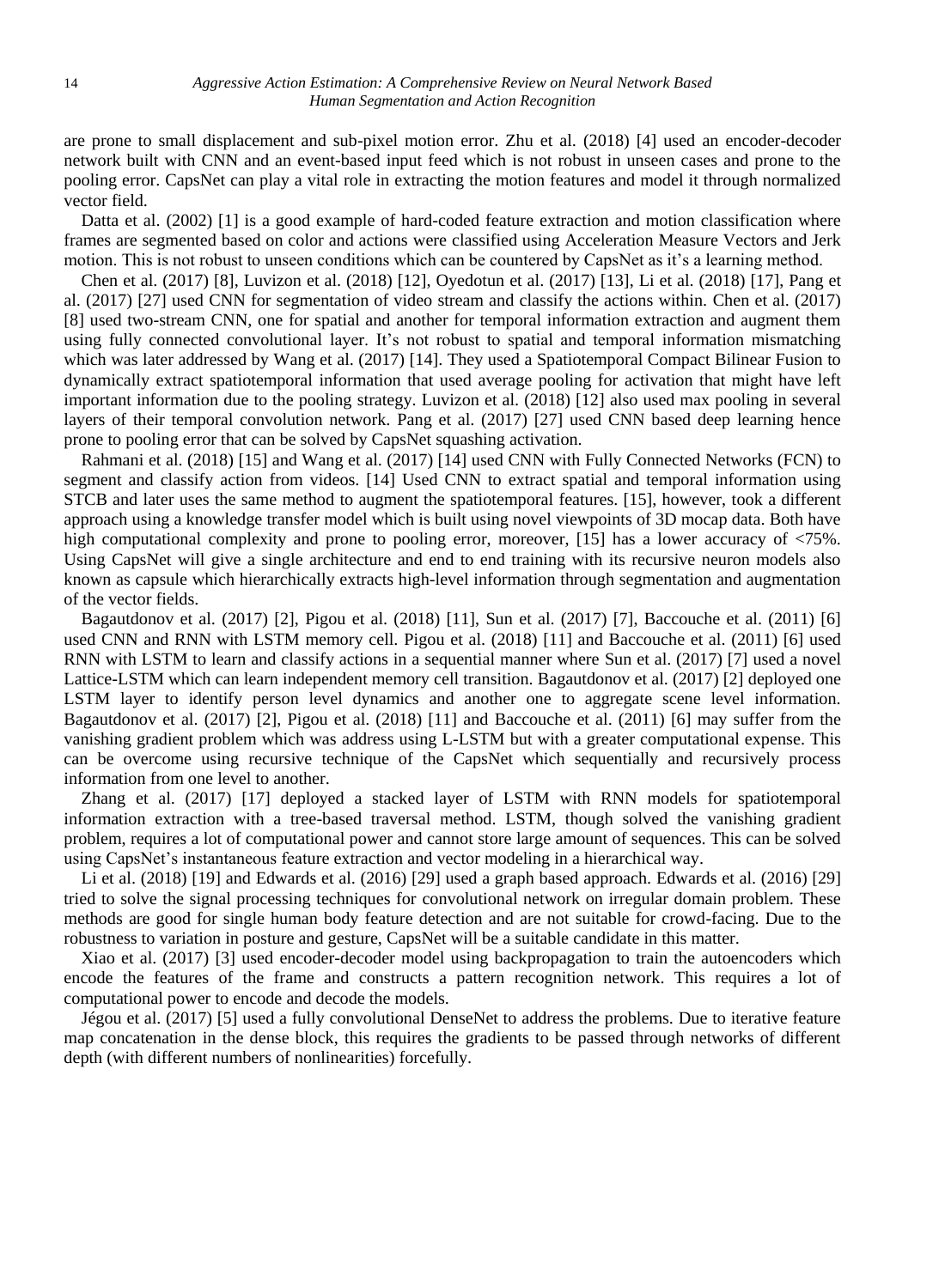#### **5. Review Based on Experimental Results**

For segmentation, using the CapsNet in brain tumor MRI images in Afshar et al. (2018) [23], has the highest accuracy of 86.56% with one convolutional layer including 64 feature maps. An added layer of SegCaps in Capsule Network architecture LaLonde et al. (2018) [22] slightly outperformed all other compared approaches with an average accuracy 98.479% for performing segmentation on LUNA 16 lung images. In terms of action recognition, estimation of large displacement in optical flow field, all the versions of FlowNet 2.0 from Ilg et al. (2015) [10] performed better than typical FlowNetS by Dosovitskiy et al. (2015) [9]. Among them, FlowNet2- CSS-ftsd has the highest accuracy rate of 79.64% is very close to the state-of-the-art DeepFlow from Weinzaepfel et al. (2013) [26] accuracy rate of 81.89% while FlowNetS has 55.27%. Zhu et al. (2018) [4] tested their method on Multi-Vehicle Stereo Event Camera dataset (MVSEC). They used qualitative evaluation on the dataset. In Jégou et al. (2017) [5], proposed two-steps sequence labeling scheme achieves an overall accuracy of 94.39% on KTH1 and 92.17% on KTH2. Following Table 2 summarizes the performance of other models:

| Method                                                                        | Reference | Dataset                | $Accuracy$ %)                          |
|-------------------------------------------------------------------------------|-----------|------------------------|----------------------------------------|
| <b>CNN</b>                                                                    | $[26]$    | Middlebury 2009        | *AEE $(0.42)$                          |
| CNN with Convolutional Fusion at Conv3 layer with eLR<br>and HR shared filter | [8]       | <b>IXMAS</b>           | 93.7                                   |
| <b>CNN</b>                                                                    | $[18]$    | NTU RGB+D (Cross-View) | 82.1                                   |
| CNN with DispResNet                                                           | $[27]$    | Kitti 2015             | *AEE $(0.68)$                          |
| CNN with LSTM                                                                 | $[12]$    | Penn Action            | 98.6                                   |
| Robust Non-linear Knowledge Transfer Model                                    | $[15]$    | <b>IXMAS</b>           | 80.7                                   |
| <b>Base Normalization-Inception</b>                                           | $[14]$    | <b>UCF-101</b>         | 94.6                                   |
| 3D-ConvNet with LSTM                                                          | [6]       | KTH                    | 94.39                                  |
| Lattice Long Short-Term Memory                                                | $[7]$     | <b>UCF-101</b>         | 93.6                                   |
| Temp Convolution with RNN, LSTM                                               | $[11]$    | Montalbano             | 94.49 (Precision)                      |
| JL_d Model                                                                    | $[17]$    | <b>Berkeley MHAD</b>   | 100                                    |
| <b>VA-LSTM</b>                                                                | $[16]$    | <b>SBU</b> Kinect      | 97.2                                   |
| MRF-GT-Temporal                                                               | $[2]$     | Volleyball             | 89.9 (Collective)<br>82.4 (Individual) |
| <b>Action Attending Graphic Neural Network</b>                                | $[19]$    | Florence 3D            | 98.6                                   |
| Graph CNN                                                                     | $[29]$    | <b>MNIST</b>           | 94.23                                  |
| Pattern Recognition Neural Network (PRNN)                                     | $[3]$     | Weizmann               | 96                                     |

Table 2. Performance Summarization of Different Methods for Different Datasets

\*AEE = Average Endpoint Error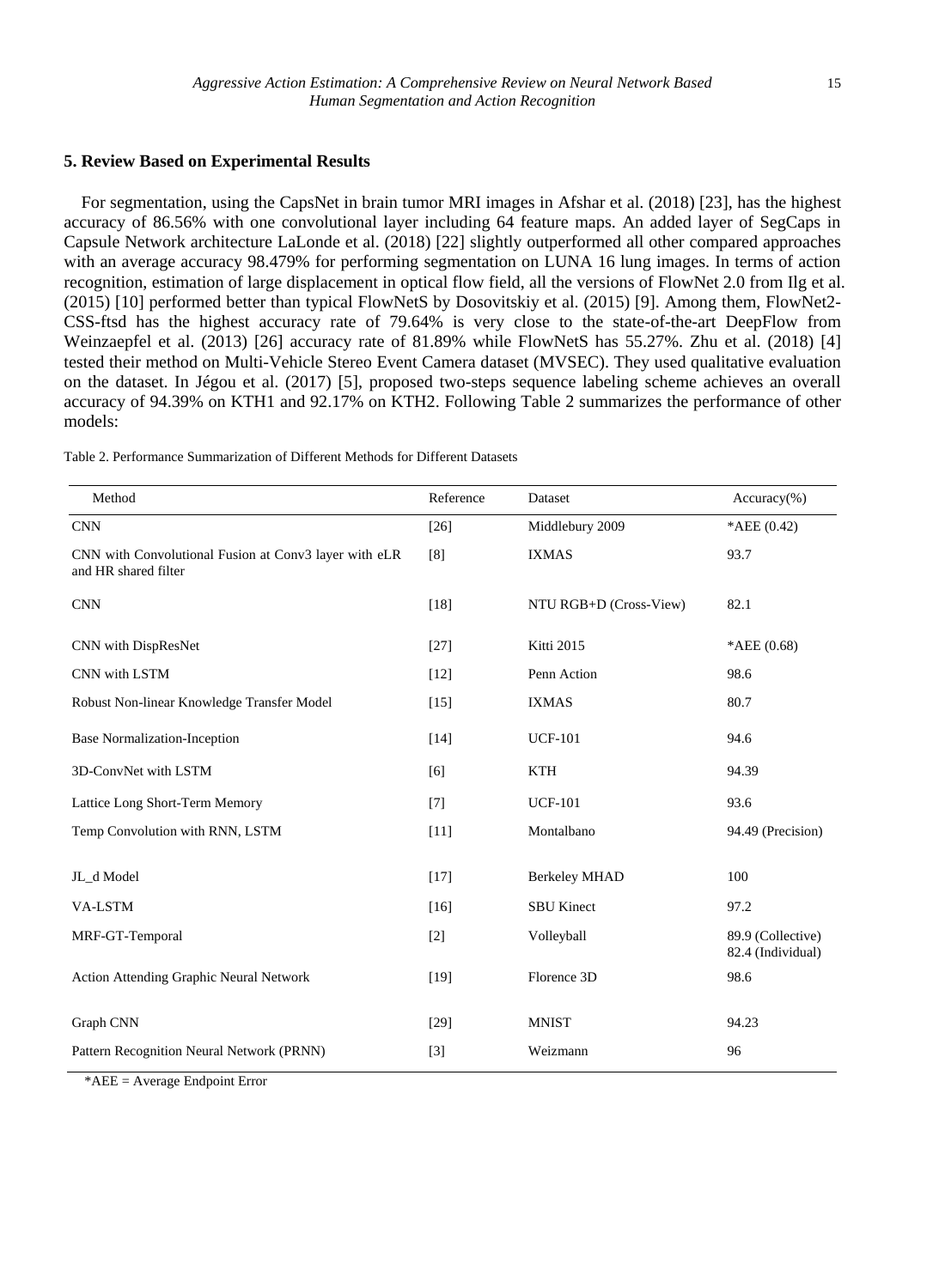# **6. Observation and Discussion**

Human aggressive action recognition involves several sub-problems to be solved in order to come to a decision whether some aggressive action is contained within the frames or not. The critical reviews on the previous works presented in the paper look toward an all-in-one framework, which in most of the cases were not met. The limitations not only include image segmentation, feature extraction or motion modeling but also shed light into the limitations of convolutional neural network as a whole. The review summarizes the following observations:

- Spatial and temporal information extraction based on convolutional segmentation has a drawback in case any one of the information in one frame is faulty, which however is tried to address through a coupling network and modified LSTMs. This has a drawback regarding information loss in the convolutional layer due to pooling strategies.
- Convolutional neural networks work with one-dimensional feature map for each spatial and temporal feature extraction, which can lead to bottleneck due to fusion in the later layers.
- Background removal technique will result in an information gap between spatial and temporal feature if any low impact but significant information is missed which particularly happens in low resolution video streams.
- For combining a solution for all the aforementioned problem, a learning mechanism should be deployed that uses hierarchical feature extraction with embedded motion vector which is addressed by CapsNet[21]. This method embeds spatiotemporal features and generates a normalized vector output with squashing method. It is also very efficient in high-level feature extraction. Information loss is also addressed through the squashing method, which is basically normalization as unit vectors.

Based on the reviews, CapsNet can address several human action related problems with improvements on the top. These include:

- Overlapping feature segmentation and classification based on vector map matching which can be used for Face Recognition in a crowd with member estimation using differential map matching
- Human action for behavioral pattern recognition can be determined with the intensity and direction of the displacement of the vectors
- The action recognition problem can address aggressor-victim recognition as a segmentation solution
- Further, these can be integrated into a human emotion feature estimation problem based on weighting.

# **6. Conclusion**

Violent behavior detection can help to ensure the safety of people and help law enforcement agencies to identify the perpetrator. This review task highlights the importance of the impact of detecting violence and aggressive behavior. In detecting violent scenes and to segment them, methods have to have robust spatiotemporal feature extraction and augmentation technique, focus on hierarchical relations and ability to discriminate inherent ambiguous human actions. Current methods which tackle this interesting problem were thoroughly analyzed to shed light on the weaknesses and strengths. From this review, it is apparent that there is a trend of using Convolutional Neural Networks as it provides discriminative power. But CNN is not without fault as it heavily relies on different pooling strategies resulting in information loss. CNN also lacks the ability to encode motion features inherently and have to depend on specialized motion feature mapping networks. Moreover, they do not perform well in scenarios with overlapping subjects. CapsNet though also lacking the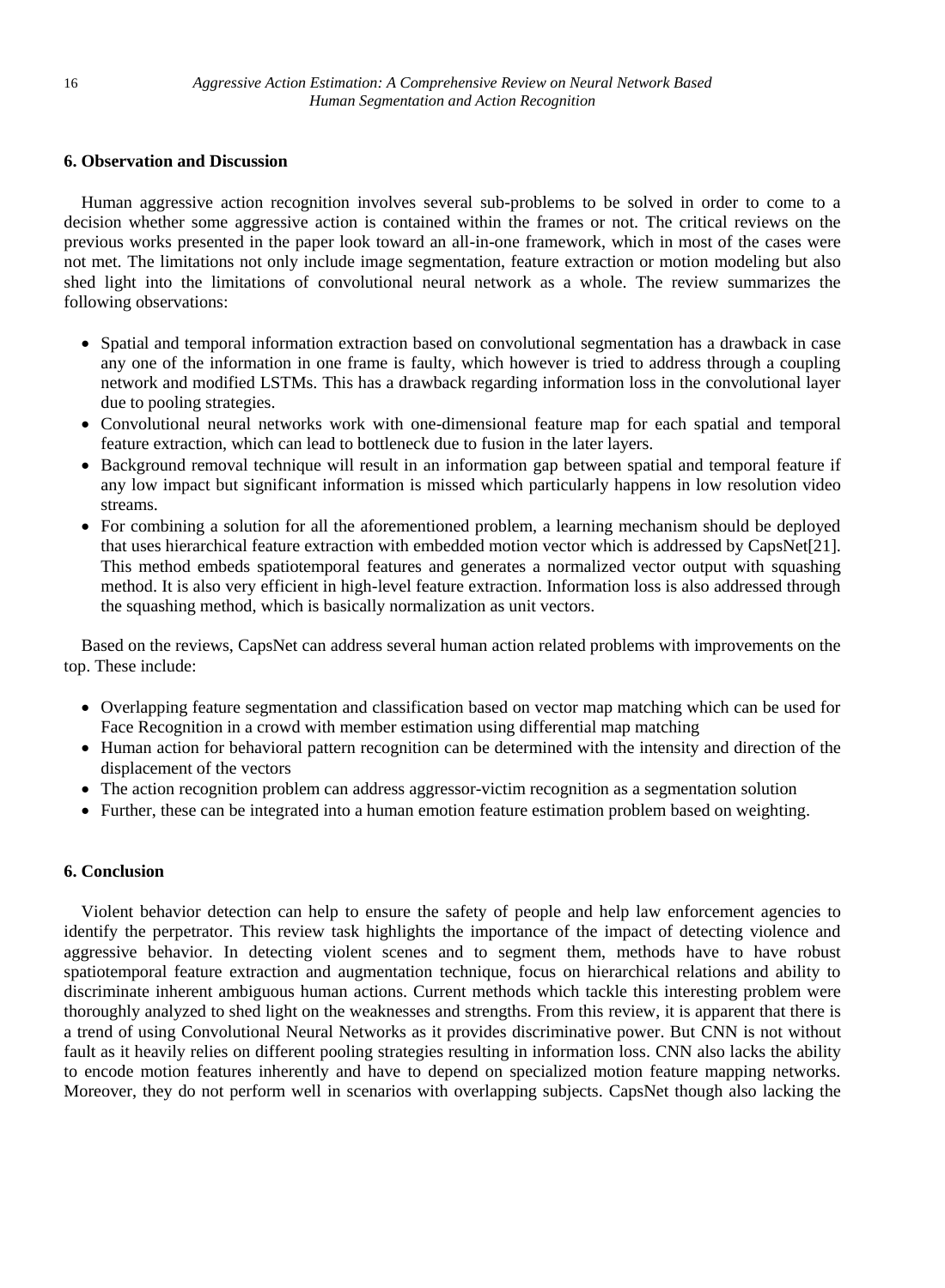motion features, have the ability of hierarchical segmentation and input reconstruction as well as performs better on overlapping scenarios with a multitude of orientation variations.

After analyzing existing frameworks, this paper presents a modified and updated framework for segmentation and action recognition, which are expected to handle robustness indicated in observations. Judging from the previous research in computer vision field, it is certain that it will continue to be among the best research field in the future.

#### **References**

- [1] Datta, A., Shah, M., & Lobo, N. D. V. (2002). Person-on-person violence detection in video data. In Pattern Recognition, 2002. Proceedings. 16th International Conference on (Vol. 1, pp. 433-438). IEEE.
- [2] Bagautdinov, T. M., Alahi, A., Fleuret, F., Fua, P., & Savarese, S. (2017, July). Social Scene Understanding: End-to-End Multi-Person Action Localization and Collective Activity Recognition. In CVPR (pp. 3425-3434).
- [3] Xiao, Q., & Si, Y. (2017, December). Human action recognition using autoencoder. In Computer and Communications (ICCC), 2017 3rd IEEE International Conference on (pp. 1672-1675). IEEE.
- [4] Zhu, A. Z., Yuan, L., Chaney, K., & Daniilidis, K. (2018). EV-FlowNet: Self-Supervised Optical Flow Estimation for Event-based Cameras. arXiv preprint arXiv:1802.06898.
- [5] Jégou, S., Drozdzal, M., Vazquez, D., Romero, A., & Bengio, Y. (2017, July). The one hundred layers tiramisu: Fully convolutional densenets for semantic segmentation. In Computer Vision and Pattern Recognition Workshops (CVPRW), 2017 IEEE Conference on (pp. 1175-1183). IEEE.
- [6] Baccouche, M., Mamalet, F., Wolf, C., Garcia, C., & Baskurt, A. (2011, November). Sequential deep learning for human action recognition. In International Workshop on Human Behavior Understanding (pp. 29-39). Springer, Berlin, Heidelberg.
- [7] Sun, L., Jia, K., Chen, K., Yeung, D. Y., Shi, B. E., & Savarese, S. (2017, October). Lattice Long Short-Term Memory for Human Action Recognition. In ICCV (pp. 2166-2175).
- [8] Chen, J., Wu, J., Konrad, J., & Ishwar, P. (2017, March). Semi-coupled two-stream fusion convnets for action recognition at extremely low resolutions. In Applications of Computer Vision (WACV), 2017 IEEE Winter Conference on (pp. 139-147). IEEE.
- [9] Dosovitskiy, A., Fischer, P., Ilg, E., Hausser, P., Hazirbas, C., Golkov, V., ... & Brox, T. (2015). Flownet: Learning optical flow with convolutional networks. In Proceedings of the IEEE International Conference on Computer Vision (pp. 2758-2766).
- [10] Ilg, E., Mayer, N., Saikia, T., Keuper, M., Dosovitskiy, A., & Brox, T. (2017, July). Flownet 2.0: Evolution of optical flow estimation with deep networks. In IEEE conference on computer vision and pattern recognition (CVPR) (Vol. 2, p. 6).
- [11] Pigou, L., Van Den Oord, A., Dieleman, S., Van Herreweghe, M., & Dambre, J. (2018). Beyond temporal pooling: Recurrence and temporal convolutions for gesture recognition in video. International Journal of Computer Vision, 126(2-4), 430-439.
- [12] Luvizon, D. C., Picard, D., & Tabia, H. (2018, June). 2d/3d pose estimation and action recognition using multitask deep learning. In The IEEE Conference on Computer Vision and Pattern Recognition (CVPR) (Vol. 2).
- [13] Oyedotun, O. K., & Khashman, A. (2017). Deep learning in vision-based static hand gesture recognition. Neural Computing and Applications, 28(12), 3941-3951.
- [14] Wang, Y., Long, M., Wang, J., & Philip, S. Y. (2017, July). Spatiotemporal Pyramid Network for Video Action Recognition. In CVPR (Vol. 6, p. 7).
- [15] Rahmani, H., Mian, A., & Shah, M. (2018). Learning a deep model for human action recognition from novel viewpoints. IEEE transactions on pattern analysis and machine intelligence, 40(3), 667-681.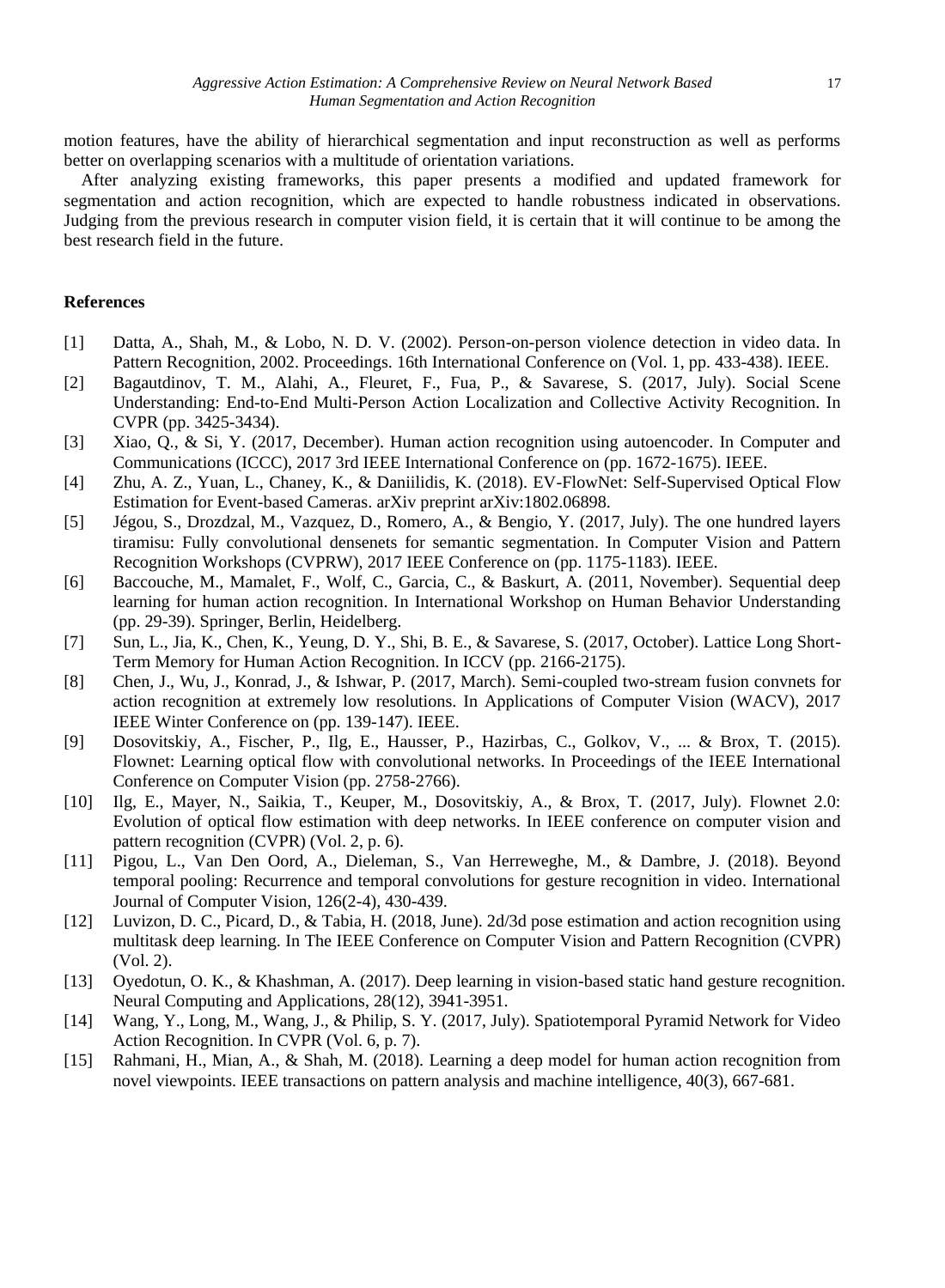- [16] Zhang, P., Lan, C., Xing, J., Zeng, W., Xue, J., & Zheng, N. (2017). View adaptive recurrent neural networks for high performance human action recognition from skeleton data. arXiv, no. Mar.
- [17] Zhang, S., Liu, X., & Xiao, J. (2017, March). On geometric features for skeleton-based action recognition using multilayer lstm networks. In 2017 IEEE Winter Conference on Applications of Computer Vision (WACV) (pp. 148-157). IEEE.
- [18] Li, C., Sun, S., Min, X., Lin, W., Nie, B., & Zhang, X. (2017, July). End-to-end learning of deep convolutional neural network for 3D human action recognition. In 2017 IEEE International Conference on Multimedia & Expo Workshops (ICMEW) (pp. 609-612). IEEE.
- [19] Li, C., Cui, Z., Zheng, W., Xu, C., Ji, R., & Yang, J. (2018). Action-Attending Graphic Neural Network. IEEE Transactions on Image Processing, 27(7), 3657-3670.
- [20] Yue-Hei Ng, J., Hausknecht, M., Vijayanarasimhan, S., Vinyals, O., Monga, R., & Toderici, G. (2015). Beyond short snippets: Deep networks for video classification. In Proceedings of the IEEE conference on computer vision and pattern recognition (pp. 4694-4702).
- [21] Sabour, S., Frosst, N., & Hinton, G. E. (2017). Dynamic routing between capsules. In Advances in Neural Information Processing Systems (pp. 3856-3866).
- [22] LaLonde, R., & Bagci, U. (2018). Capsules for Object Segmentation. arXiv preprint arXiv:1804.04241.
- [23] Afshar, P., Mohammadi, A., & Plataniotis, K. N. (2018). Brain tumor type classification via capsule networks. arXiv preprint arXiv:1802.10200.
- [24] Chen, M. Y., & Hauptmann, A. (2009). Mosift: Recognizing human actions in surveillance videos.
- [25] Nievas, E. B., Suarez, O. D., García, G. B., & Sukthankar, R. (2011, August). Violence detection in video using computer vision techniques. In International conference on Computer analysis of images and patterns (pp. 332-339). Springer, Berlin, Heidelberg.
- [26] Weinzaepfel, P., Revaud, J., Harchaoui, Z., & Schmid, C. (2013). DeepFlow: Large displacement optical flow with deep matching. In Proceedings of the IEEE International Conference on Computer Vision (pp. 1385-1392).
- [27] Pang, J., Sun, W., Ren, J. S., Yang, C., & Yan, Q. (2017, October). Cascade Residual Learning: A Two-Stage Convolutional Neural Network for Stereo Matching. In ICCV Workshops (Vol. 7, No. 8).
- [28] Ren, S., He, K., Girshick, R., & Sun, J. (2015). Faster r-cnn: Towards real-time object detection with region proposal networks. In Advances in neural information processing systems (pp. 91-99).
- [29] Edwards, M., & Xie, X. (2016). Graph based convolutional neural network. arXiv preprint arXiv:1609.08965.

# **Authors' Profiles**



**A.F.M. Saifuddin Saif** received PhD from Faculty of Information Science and Technology, University Kebangsaan Malaysia (UKM) in 2016. He received M.Sc. in Computer System Engineering (Software System) from University of East London, UK and B.Sc. (Eng.) degree in Computer Science and Engineering from Shahjalal University of Science and Technology, Bangladesh in 2012 and 2008, respectively. Most of his contributions in Computer Vision and Artificial Intelligence Research field were published in ISI Q1 journals. He has published many

papers in ISI indexed Journals, Scopus indexed Journals, Book Chapters, Conferences and Proceedings. He served as Technical Committee Members, Reviewers, Guest Speakers, Session Chairs in many Conferences and Workshops. Currently, Dr. A.F.M. Saifuddin Saif is an Assistant Professor at **Faculty of Science and Technology**, American International University – Bangladesh. Before joining the university, he did Post Doctorate at Faculty of Information Science & Technology, University Kebangsaan Malaysia. He spent more than 6 years in IT industry such as Advanced Software Development, Web eMaze etc as IT researcher. His research interests include Image Processing, Computer Vision, Artificial Intelligence, Augmented Reality, 3D